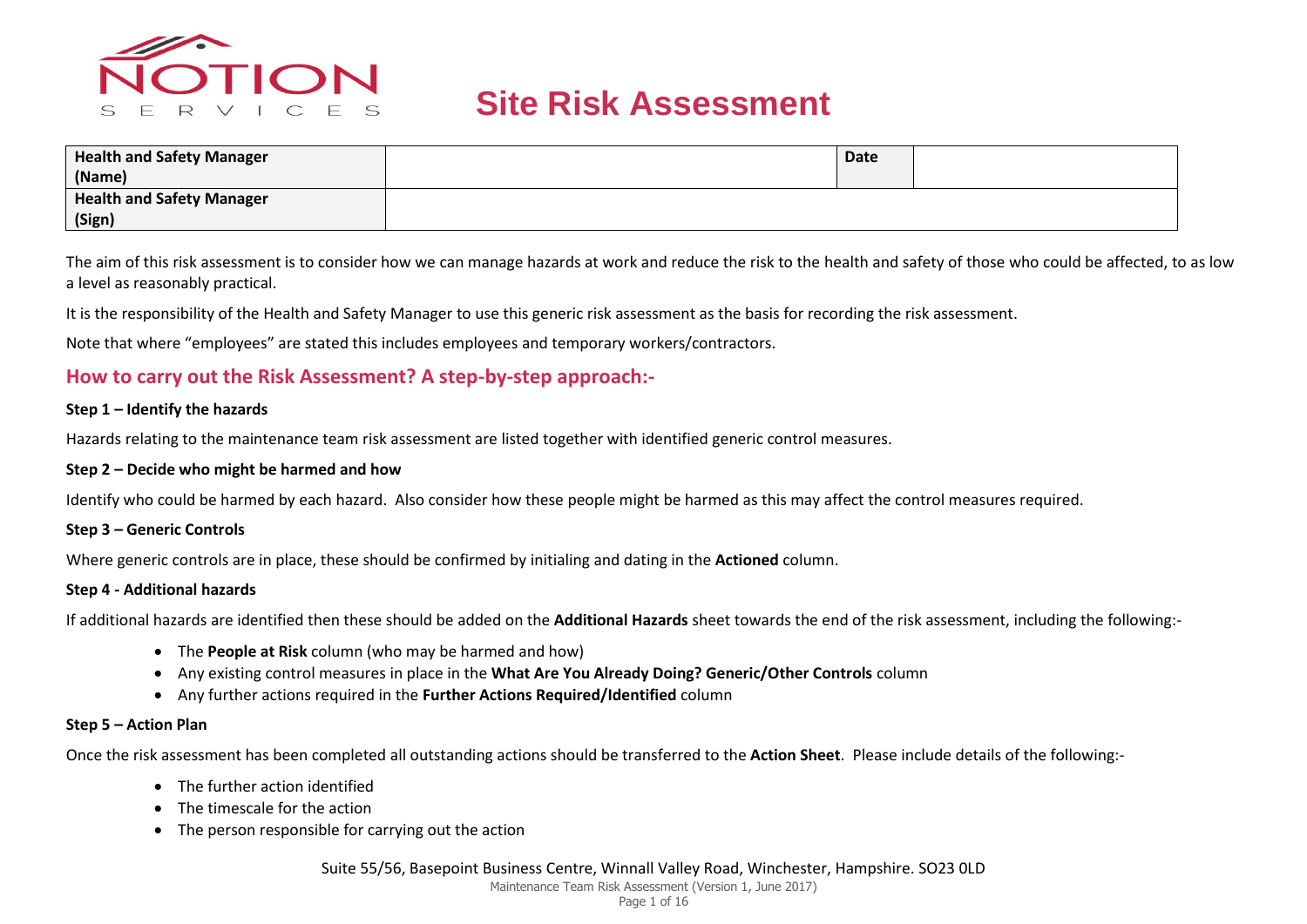

The Health and Safety Manager should ensure that all actions are completed and that the **Actions Completed** column is initialled as confirmation. These actions should be monitored on a regular basis.

The findings of the risk assessment should be communicated to members of staff. Training and instruction should be provided as appropriate.

#### **Step 6 – Review the risk assessment annually or sooner**

The risk assessment should be reviewed annually, or sooner if circumstances change that make the original assessment no longer valid. This could be following an accident, as a result of an accident investigation, or following the implementation of a new procedure; or if there are other significant operational changes.

If small changes are made prior to a review, these can be annotated on the form by writing brief details of the change and the date.

#### **Index**

| No. | Hazard                                   | No.             | Hazard                |
|-----|------------------------------------------|-----------------|-----------------------|
|     |                                          |                 |                       |
| 1.  | General                                  | 13              | Hazardous items       |
| 2.  | Accidents                                | 14.             | Hazardous substances  |
| 3.  | Asbestos                                 | 15 <sub>1</sub> | Housekeeping          |
| 4.  | Cleaning                                 | 16.             | Lone working          |
| 5.  | Contractors                              | 17.             | Manual handling       |
| 6.  | <b>Dermatitis</b>                        | 18.             | <b>Noise</b>          |
| 7.  | Display screen equipment                 | 19.             | Personal safety       |
| 8.  | Driving for work                         | 20.             | <b>Stress</b>         |
| 9.  | Electricity                              | 21.             | Waste management      |
| 10. | Equipment and machinery - maintenance of | 21.             | Workplace environment |
| 11. | Equipment and machinery - safe use of    | 22.             | Working at height     |
| 12. | Fire safety                              | 23.             | Working at height     |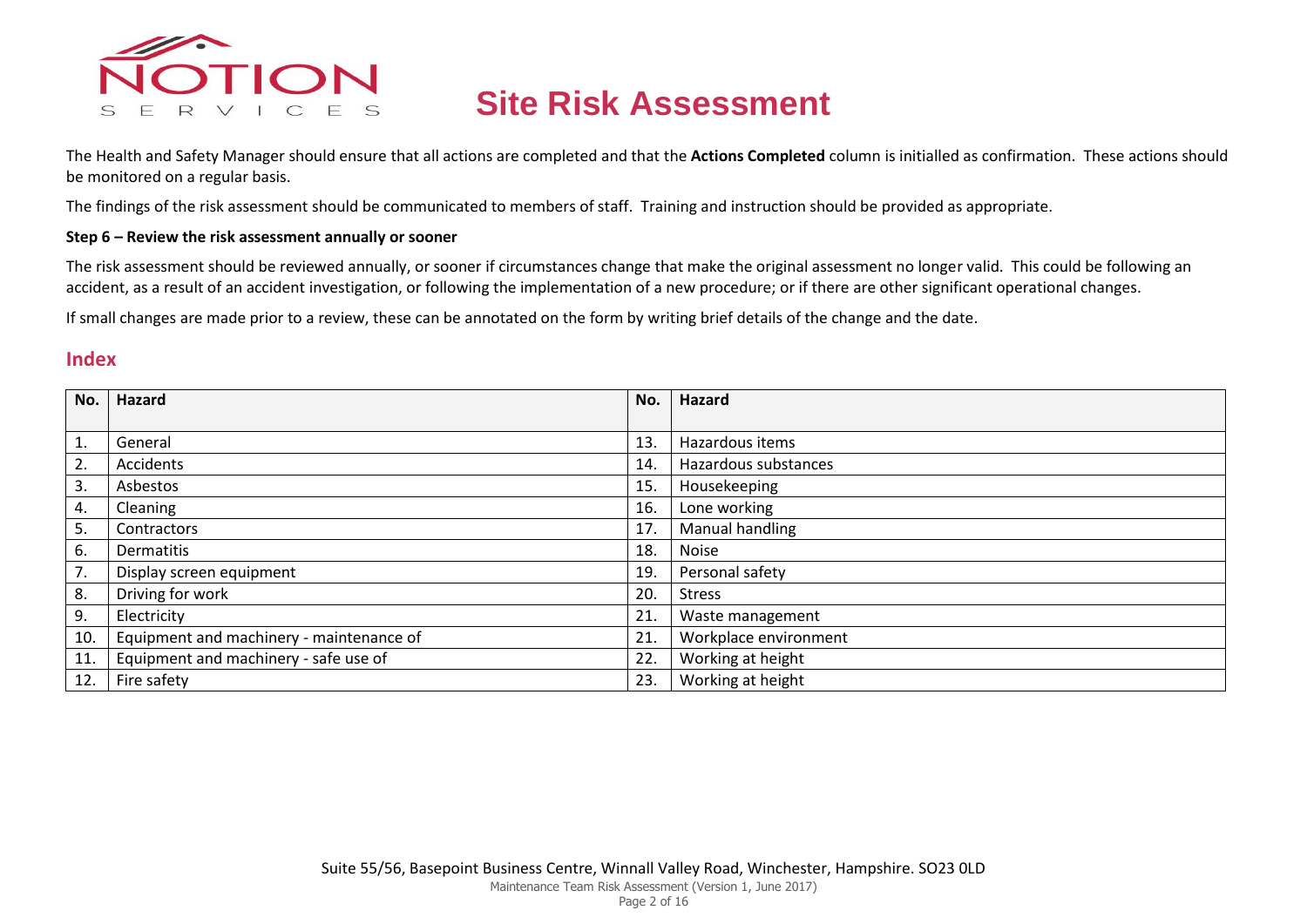

| No. | Hazard    | <b>Who Might be Harmed</b><br>and How                              | <b>Risk</b><br>(Low/Medium/<br>High) | <b>What Are You Already Doing?</b><br><b>Generic Controls</b>                                                                                                                                                                                                                                                                                                                                                                                                                                                                                                                                                                     | <b>Actioned</b><br>Health and Safety<br>Manager to<br>initial and date<br>each control in | <b>Further</b><br><b>Actions</b><br><b>Required</b> | <b>Residual</b><br><b>Risk</b><br>(Low/Medium/<br>High) |
|-----|-----------|--------------------------------------------------------------------|--------------------------------------|-----------------------------------------------------------------------------------------------------------------------------------------------------------------------------------------------------------------------------------------------------------------------------------------------------------------------------------------------------------------------------------------------------------------------------------------------------------------------------------------------------------------------------------------------------------------------------------------------------------------------------------|-------------------------------------------------------------------------------------------|-----------------------------------------------------|---------------------------------------------------------|
| 1.  | General   | Staff may have accidents<br>and ill-health as a result<br>of work. | Medium                               | • Employees are consulted in health and safety<br>matters and given a chance to input into<br>health and safety arrangements.<br>• Employees know how to report any unsafe<br>situations.<br>• Employees are aware that they need to report<br>any occurrences which come under the<br>Reporting of Injuries, Diseases and Dangerous<br>Occurrences Regulations (RIDDOR) 1995 to the<br>Health and Safety Manager.<br>• Health surveillance is provided to staff where<br>there is a risk of health issues as a result of<br>their work.<br>• Employees are provided with all necessary<br>information, instruction and training. | place                                                                                     |                                                     | Low                                                     |
| 2.  | Accidents | Staff may have accidents<br>leading to illness and<br>injuries.    | High                                 | • Where a safe system of work is not covered by<br>this risk assessment (where the task is not a<br>familiar, routine task), the job should always<br>be discussed and agreed with the Health and<br>Safety Manager before commencing work.<br>• Staff should wear Hi-Viz jackets at dusk and<br>when dark, when working outside.<br>• Staff knows who the first aiders are at the site<br>where they are working.<br>• A fully stocked first aid kit is available in all<br>company and private vehicles.<br>• Employees have received health and safety<br>training.                                                            |                                                                                           |                                                     | Low                                                     |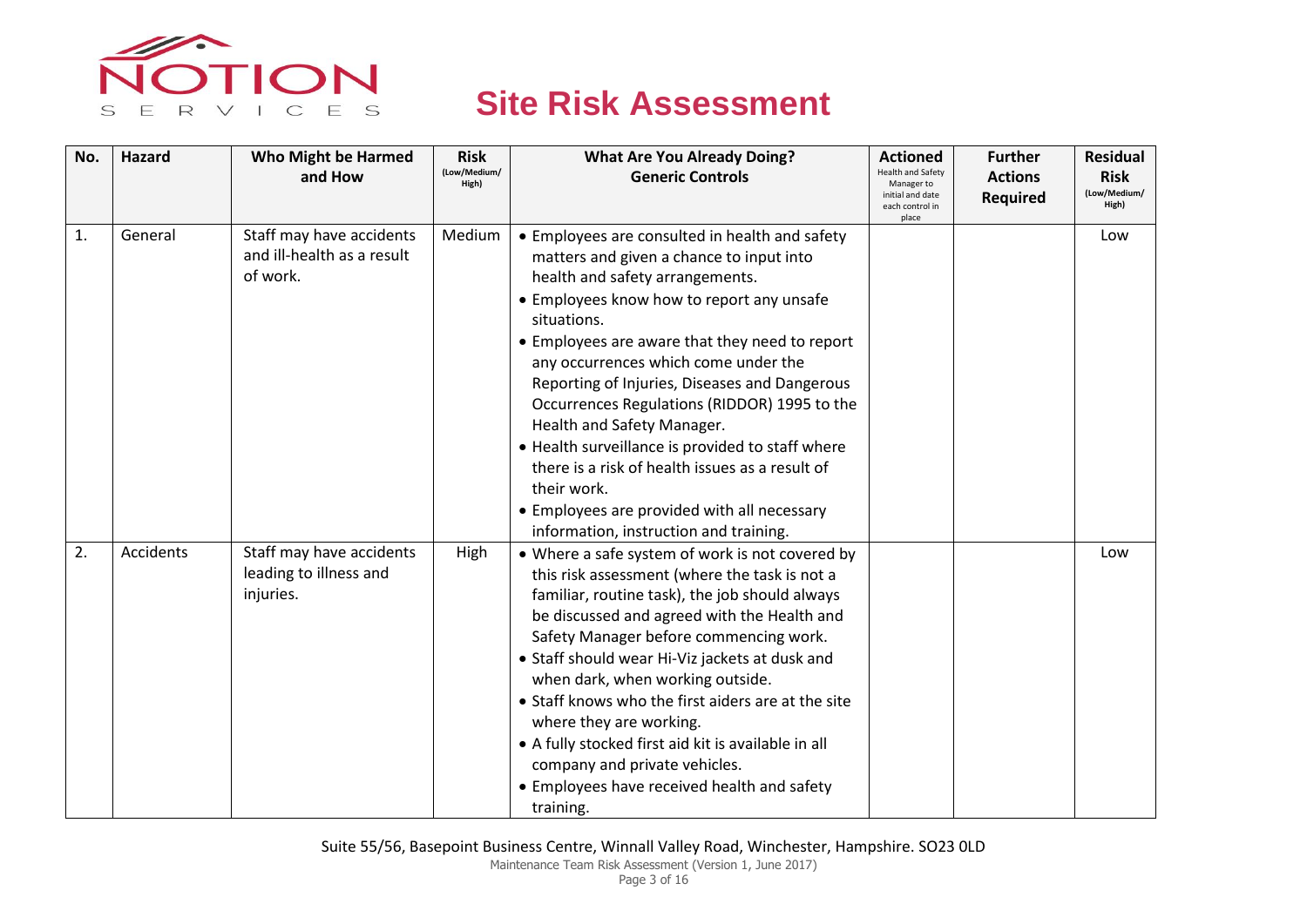

| No. | <b>Hazard</b> | Who Might be Harmed<br>and How                                                                                                                                                            | <b>Risk</b><br>(Low/Medium/<br>High) | <b>What Are You Already Doing?</b><br><b>Generic Controls</b>                                                                                                                                                                                                                                                                                                                                                                                              | <b>Actioned</b><br><b>Health and Safety</b><br>Manager to<br>initial and date<br>each control in<br>place | <b>Further</b><br><b>Actions</b><br><b>Required</b> | <b>Residual</b><br><b>Risk</b><br>(Low/Medium/<br>High) |
|-----|---------------|-------------------------------------------------------------------------------------------------------------------------------------------------------------------------------------------|--------------------------------------|------------------------------------------------------------------------------------------------------------------------------------------------------------------------------------------------------------------------------------------------------------------------------------------------------------------------------------------------------------------------------------------------------------------------------------------------------------|-----------------------------------------------------------------------------------------------------------|-----------------------------------------------------|---------------------------------------------------------|
|     |               |                                                                                                                                                                                           |                                      | • Personal protective equipment is identified by<br>the Manager and provided to employees.<br>• Spillages are cleared up immediately.                                                                                                                                                                                                                                                                                                                      |                                                                                                           |                                                     |                                                         |
| 3.  | Asbestos      | Staff, contractors and<br>others may be exposed to<br>asbestos fibres, risking<br>serious lung disease, if<br>fibres released (e.g.<br>through maintenance<br>work) into air and inhaled. | High                                 | • The Health and Safety Manager obtains a copy<br>of the asbestos register for client sites and<br>decides if works can proceed.<br>• Ensure that asbestos survey and register are<br>freely available for contractors who may be<br>carrying out any work at the depot.<br>• Where there is asbestos and work can<br>proceed, employees know to report any<br>accidental damage immediately.<br>• Employees have received Asbestos Awareness<br>training. |                                                                                                           |                                                     | Low                                                     |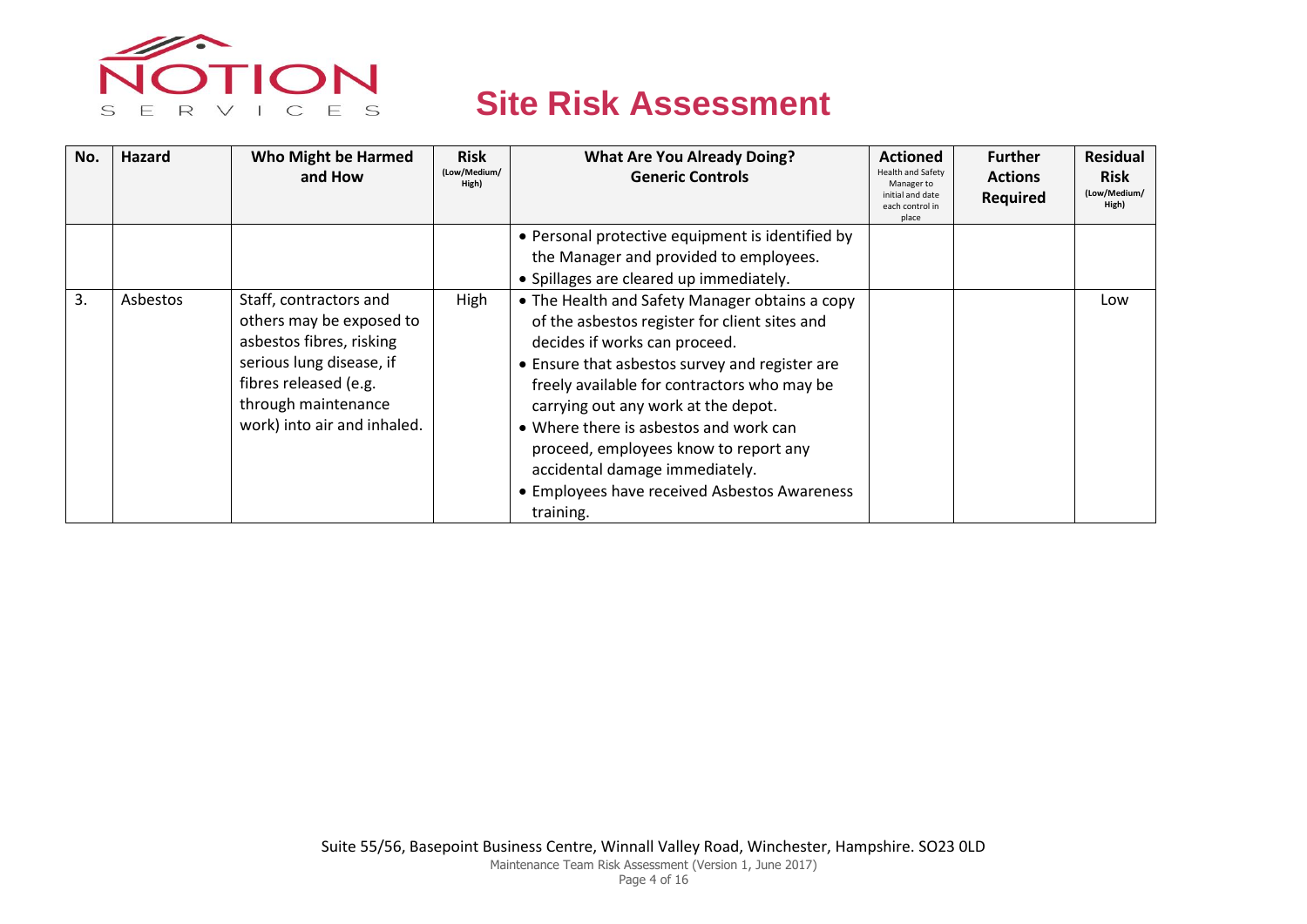

| No. | <b>Hazard</b> | <b>Who Might be Harmed</b> | <b>Risk</b>           | <b>What Are You Already Doing?</b>                                                            | <b>Actioned</b>                                                                 | <b>Further</b>                    | <b>Residual</b>                      |
|-----|---------------|----------------------------|-----------------------|-----------------------------------------------------------------------------------------------|---------------------------------------------------------------------------------|-----------------------------------|--------------------------------------|
|     |               | and How                    | (Low/Medium/<br>High) | <b>Generic Controls</b>                                                                       | Health and Safety<br>Manager to<br>initial and date<br>each control in<br>place | <b>Actions</b><br><b>Required</b> | <b>Risk</b><br>(Low/Medium/<br>High) |
| 4.  | Cleaning      | Staff may suffer accidents | High                  | • Employees are trained in safe manual handling                                               |                                                                                 |                                   | Low                                  |
|     |               | or injuries as a result of |                       | techniques.                                                                                   |                                                                                 |                                   |                                      |
|     |               | cleaning activities.       |                       | • Employees are provided with relevant                                                        |                                                                                 |                                   |                                      |
|     |               |                            |                       | information, instruction and training including                                               |                                                                                 |                                   |                                      |
|     |               |                            |                       | Clensa training.                                                                              |                                                                                 |                                   |                                      |
|     |               |                            |                       | • Non-hazardous or less hazardous cleaning                                                    |                                                                                 |                                   |                                      |
|     |               |                            |                       | products are used wherever possible.                                                          |                                                                                 |                                   |                                      |
|     |               |                            |                       | • All hazardous products are identified and<br>employees advised.                             |                                                                                 |                                   |                                      |
|     |               |                            |                       | • Safety data sheets are obtained from the                                                    |                                                                                 |                                   |                                      |
|     |               |                            |                       | manufacturer. Staff are familiar with the                                                     |                                                                                 |                                   |                                      |
|     |               |                            |                       | contents and a full set of safety data sheets are                                             |                                                                                 |                                   |                                      |
|     |               |                            |                       | kept in each vehicle.                                                                         |                                                                                 |                                   |                                      |
|     |               |                            |                       | • Employees are provided with personal                                                        |                                                                                 |                                   |                                      |
|     |               |                            |                       | protective equipment as required.                                                             |                                                                                 |                                   |                                      |
|     |               |                            |                       | • Vacuums are plugged into points closest to                                                  |                                                                                 |                                   |                                      |
|     |               |                            |                       | where they are working to reduce the risk of                                                  |                                                                                 |                                   |                                      |
|     |               |                            |                       | people tripping over the cable.                                                               |                                                                                 |                                   |                                      |
|     |               |                            |                       | • Good ergonomics are employed with regard to                                                 |                                                                                 |                                   |                                      |
| 5.  | Contractors   | Staff and customers could  |                       | cleaning equipment e.g. mops and brushes.                                                     |                                                                                 |                                   | Low                                  |
|     |               | suffer injury etc. due to  | High                  | • If assigned to oversee work of a contractor,<br>member of staff is responsible for ensuring |                                                                                 |                                   |                                      |
|     |               | contractors not working    |                       | that the contractor's method statement and                                                    |                                                                                 |                                   |                                      |
|     |               | safely                     |                       | risk assessment control measures are followed                                                 |                                                                                 |                                   |                                      |
|     |               |                            |                       | by contractor when working (where relevant).                                                  |                                                                                 |                                   |                                      |
|     |               |                            |                       | • Only approved contractors are used.                                                         |                                                                                 |                                   |                                      |
|     |               |                            |                       | • Contractors do not use our equipment, tools                                                 |                                                                                 |                                   |                                      |
|     |               |                            |                       | including ladders and stepladders without                                                     |                                                                                 |                                   |                                      |

Page 5 of 16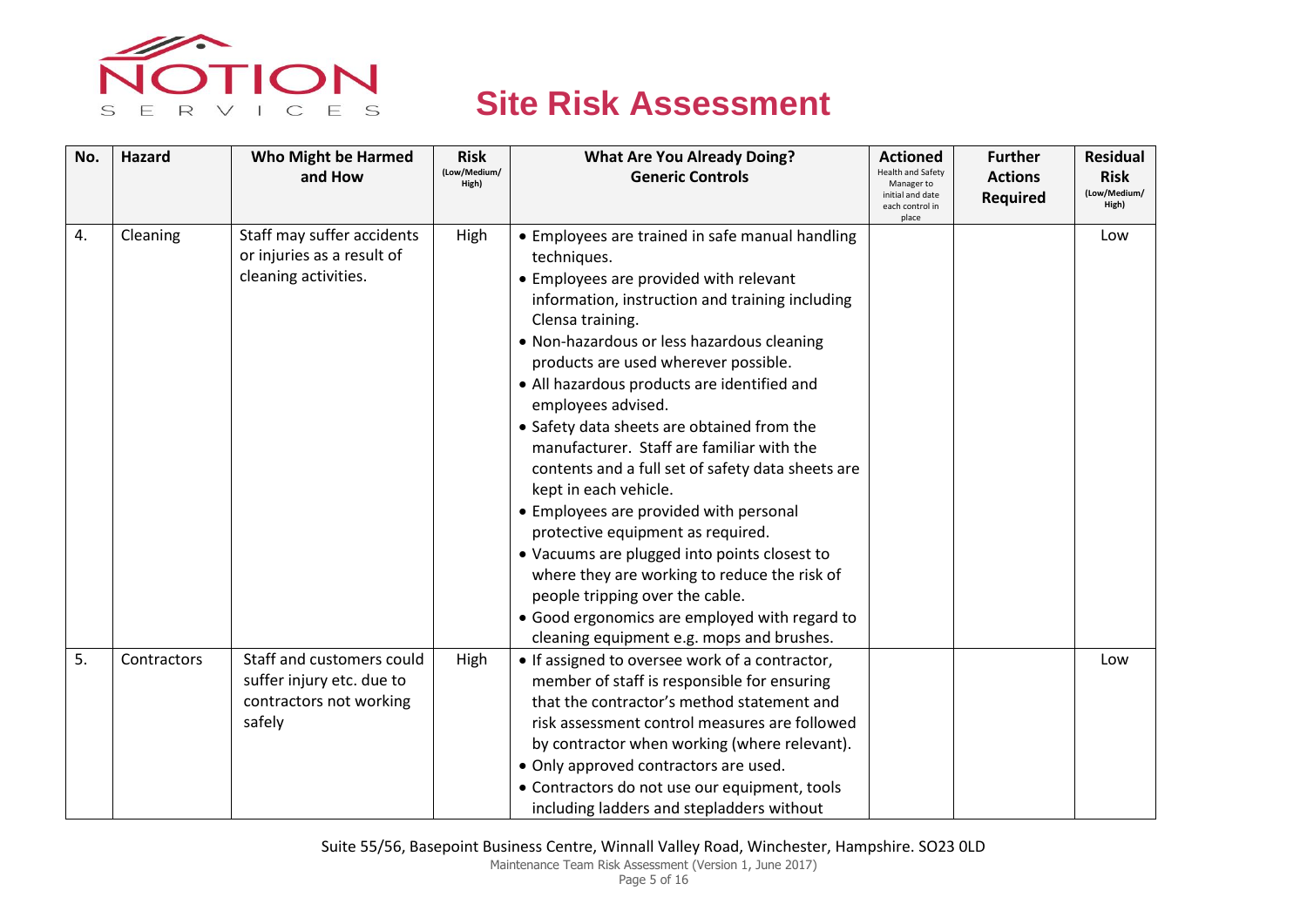

| No. | <b>Hazard</b>                                         | <b>Who Might be Harmed</b><br>and How                                   | <b>Risk</b><br>(Low/Medium/<br>High) | <b>What Are You Already Doing?</b><br><b>Generic Controls</b>                                                                                                                                                                                                                                                                                                                                                                                                                                                                                                                                             | <b>Actioned</b><br><b>Health and Safety</b><br>Manager to<br>initial and date<br>each control in | <b>Further</b><br><b>Actions</b><br><b>Required</b> | <b>Residual</b><br><b>Risk</b><br>(Low/Medium/<br>High) |
|-----|-------------------------------------------------------|-------------------------------------------------------------------------|--------------------------------------|-----------------------------------------------------------------------------------------------------------------------------------------------------------------------------------------------------------------------------------------------------------------------------------------------------------------------------------------------------------------------------------------------------------------------------------------------------------------------------------------------------------------------------------------------------------------------------------------------------------|--------------------------------------------------------------------------------------------------|-----------------------------------------------------|---------------------------------------------------------|
|     |                                                       |                                                                         |                                      | written permission.<br>• Permit to Work must be issued by the Health                                                                                                                                                                                                                                                                                                                                                                                                                                                                                                                                      | place                                                                                            |                                                     |                                                         |
|     |                                                       |                                                                         |                                      | and Safety Manager for high risk activities.                                                                                                                                                                                                                                                                                                                                                                                                                                                                                                                                                              |                                                                                                  |                                                     |                                                         |
| 6.  | Dermatitis<br>(irritant or<br>allergic<br>dermatitis) | Staff may contract<br>dermatitis through wet<br>work or using products. | Medium                               | • Employees are trained in the causes of<br>dermatitis.<br>• Safety data sheets are made available to<br>employees when working with products which<br>could cause dermatitis.<br>• Personal protective equipment is made<br>available to employees when working with<br>products which could cause dermatitis.<br>• Employees are aware that they should wash<br>and dry their hands thoroughly after using<br>relevant products.<br>• Employees are aware that they must<br>moisturize their hands after 'wet work' (more<br>than 20 hand washes or having wet hands for<br>more than 2 hours per day). |                                                                                                  |                                                     | Low                                                     |
| 7.  | Driving for<br>work                                   | Accidents leading to<br>injuries or fatality                            | Medium                               | • Driving licenses of drivers who drive for work<br>are checked by the Health and Safety Manager<br>periodically to manage any risk as a result of<br>prosecution points.<br>• Drivers have a mobile phone in good working<br>order, with a good signal, which is taken with<br>them when at work.<br>• Hand-held mobile phones are not used when<br>driving.<br>• Drivers are responsible for maintaining private                                                                                                                                                                                        |                                                                                                  |                                                     | Low                                                     |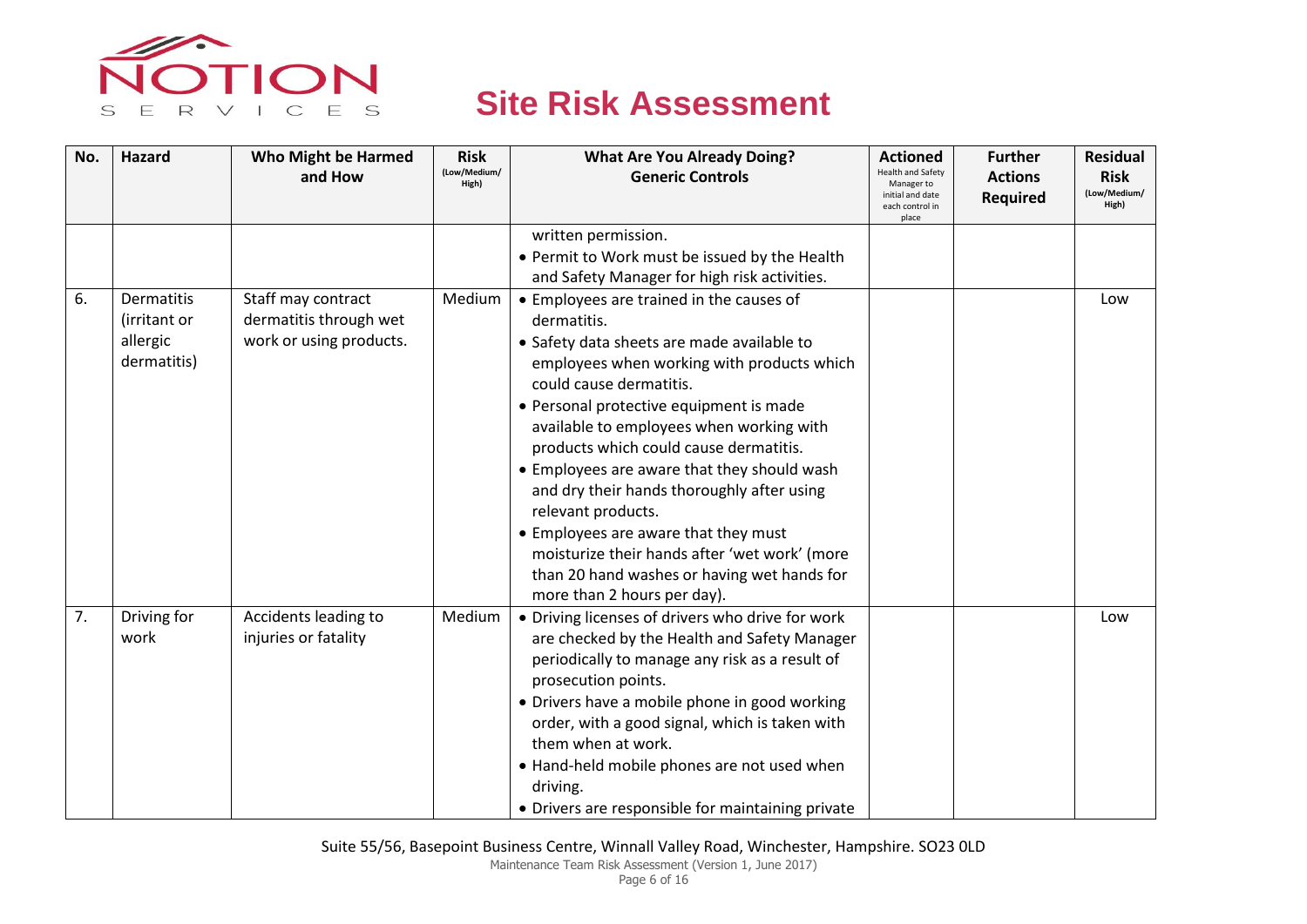

| No. | Hazard                             | <b>Who Might be Harmed</b>                                                                     | <b>Risk</b>           | <b>What Are You Already Doing?</b>                                                                                                                                                                                                                                                                                                                                                                                                                                                                                                                                                                                                                                                                             | <b>Actioned</b>                              | <b>Further</b>  | <b>Residual</b>       |
|-----|------------------------------------|------------------------------------------------------------------------------------------------|-----------------------|----------------------------------------------------------------------------------------------------------------------------------------------------------------------------------------------------------------------------------------------------------------------------------------------------------------------------------------------------------------------------------------------------------------------------------------------------------------------------------------------------------------------------------------------------------------------------------------------------------------------------------------------------------------------------------------------------------------|----------------------------------------------|-----------------|-----------------------|
|     |                                    | and How                                                                                        | (Low/Medium/<br>High) | <b>Generic Controls</b>                                                                                                                                                                                                                                                                                                                                                                                                                                                                                                                                                                                                                                                                                        | <b>Health and Safety</b><br>Manager to       | <b>Actions</b>  | <b>Risk</b>           |
|     |                                    |                                                                                                |                       |                                                                                                                                                                                                                                                                                                                                                                                                                                                                                                                                                                                                                                                                                                                | initial and date<br>each control in<br>place | <b>Required</b> | (Low/Medium/<br>High) |
|     |                                    |                                                                                                |                       | cars including keeping windows and mirrors<br>clean for good visibility, regular oil and<br>windscreen washer checks and top-ups and<br>general vehicle checks.<br>• Drivers are responsible for ensuring that their<br>car is roadworthy, has a current MOT and<br>insurance.<br>• Regular breaks are taken. We suggest 15<br>minutes every two hours of continual driving.<br>• Extra caution is taken when driving in<br>hazardous weather conditions; if in doubt<br>employees should speak to the Health and<br>Safety Manager before commencing a journey.<br>• Road traffic accidents in the course of driving<br>for the company are reported to the Health<br>and Safety Manager as soon as possible. |                                              |                 |                       |
| 8.  | Display screen<br>equipment<br>use | Staff may suffer<br>muskuloskeletal<br>disorders, temporary eye<br>strain, fatigue and stress. | Medium                | • Staff do not use laptops whilst working on site.<br>Screen use is limited to taking photos on<br>mobile phones.                                                                                                                                                                                                                                                                                                                                                                                                                                                                                                                                                                                              |                                              |                 | Low                   |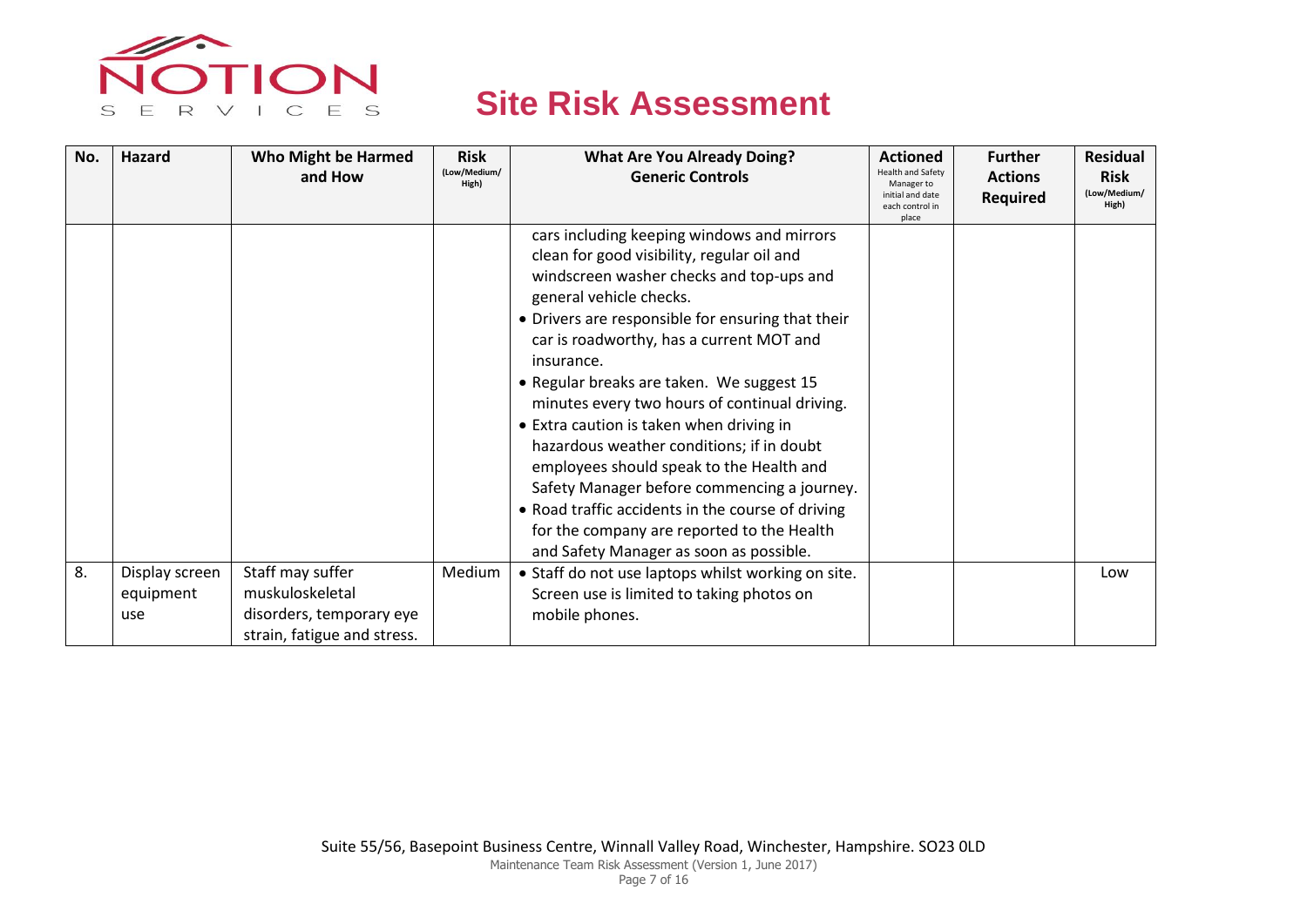

| No. | <b>Hazard</b>                                        | <b>Who Might be Harmed</b><br>and How                                                                   | <b>Risk</b><br>(Low/Medium/<br>High) | <b>What Are You Already Doing?</b><br><b>Generic Controls</b>                                                                                                                                                                                                                                                                                                                                                                                                                                                                                                                         | <b>Actioned</b><br><b>Health and Safety</b><br>Manager to<br>initial and date<br>each control in<br>place | <b>Further</b><br><b>Actions</b><br><b>Required</b> | <b>Residual</b><br><b>Risk</b><br>(Low/Medium/<br>High) |
|-----|------------------------------------------------------|---------------------------------------------------------------------------------------------------------|--------------------------------------|---------------------------------------------------------------------------------------------------------------------------------------------------------------------------------------------------------------------------------------------------------------------------------------------------------------------------------------------------------------------------------------------------------------------------------------------------------------------------------------------------------------------------------------------------------------------------------------|-----------------------------------------------------------------------------------------------------------|-----------------------------------------------------|---------------------------------------------------------|
| 9.  | Electricity                                          | Staff may suffer shock<br>and burns injuries from<br>faulty electrical<br>equipment or<br>installation. | High                                 | • Managing Director gives electrical safety<br>toolbox talks and employees discuss electrical<br>safety before each job begins to ensure that<br>relevant machinery, circuits etc. are safely<br>isolated and locked off throughout the job.<br>• Staff know to inspect all electrical appliances<br>pre-use and to report any equipment which<br>gives rise to concern.<br>• Electrical installation and all portable electrical<br>equipment (including machinery at depot) is<br>inspected to a planned schedule. Portable<br>electrical equipment is tested in-house<br>annually. |                                                                                                           |                                                     | Low                                                     |
| 10. | Equipment<br>and<br>machinery -<br>maintenance<br>of | Staff may suffer serious<br>injury from equipment<br>which has not been<br>adequately maintained.       | High                                 | • All dangerous parts of machinery guarded to<br>manufacturers' standards.<br>• Machinery guards inspected every month and<br>maintained in good condition.<br>• All new machinery checked before first use to<br>ensure they have the CE standard mark, a<br>'Declaration of Conformity' and there are no<br>obvious accessible dangerous moving parts, or<br>siting of the machine does not cause additional<br>hazards.<br>• Machinery and equipment is serviced and<br>maintained in accordance with the<br>manufacturer's instructions and<br>recommendations.                   |                                                                                                           |                                                     | Low                                                     |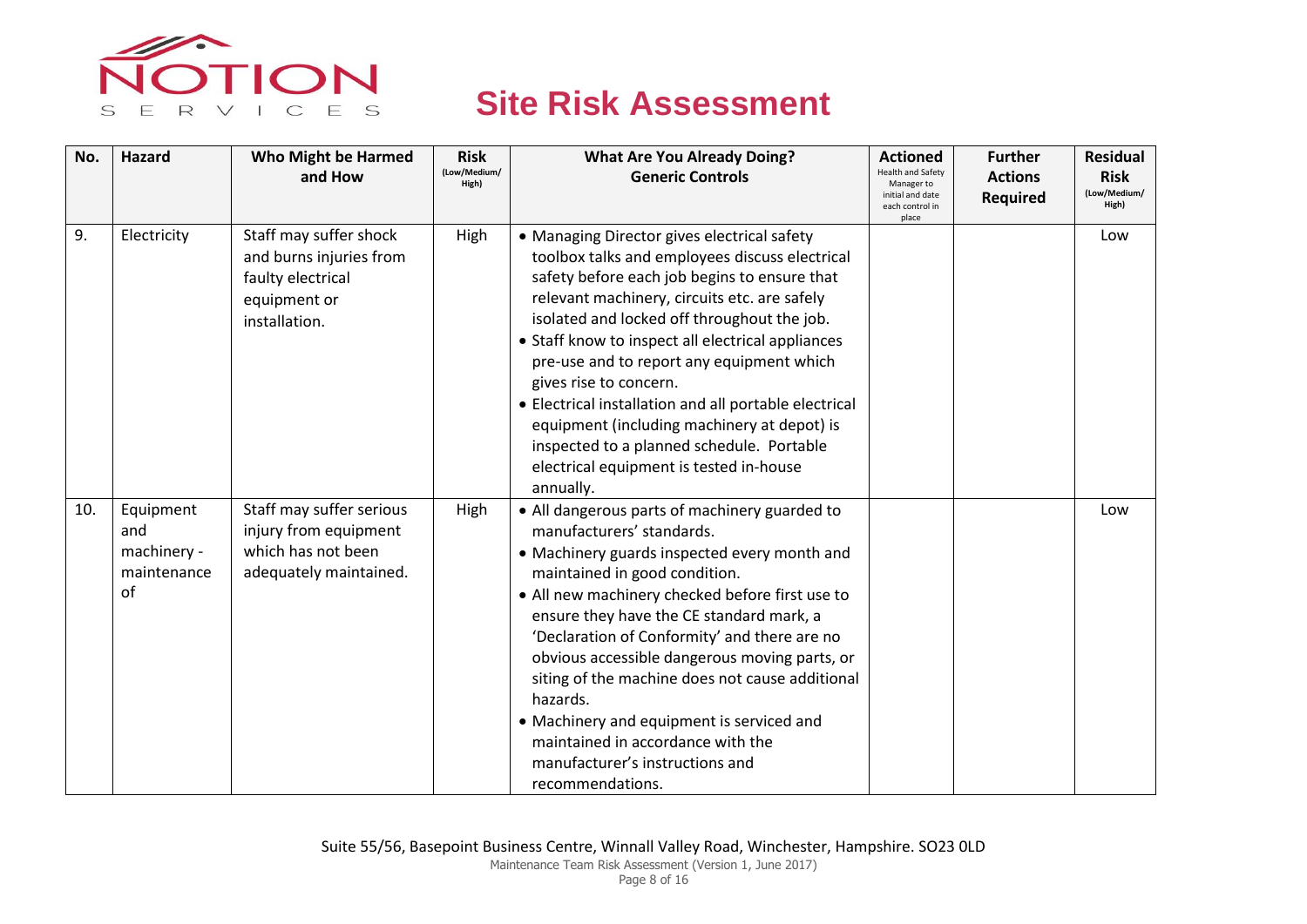

| No. | Hazard                                         | <b>Who Might be Harmed</b><br>and How                                | <b>Risk</b><br>(Low/Medium/<br>High) | <b>What Are You Already Doing?</b><br><b>Generic Controls</b>                                                                                                                                                                                                                                                                                                                                                                                                                                                                               | <b>Actioned</b><br><b>Health and Safety</b><br>Manager to<br>initial and date<br>each control in<br>place | <b>Further</b><br><b>Actions</b><br><b>Required</b> | <b>Residual</b><br><b>Risk</b><br>(Low/Medium/<br>High) |
|-----|------------------------------------------------|----------------------------------------------------------------------|--------------------------------------|---------------------------------------------------------------------------------------------------------------------------------------------------------------------------------------------------------------------------------------------------------------------------------------------------------------------------------------------------------------------------------------------------------------------------------------------------------------------------------------------------------------------------------------------|-----------------------------------------------------------------------------------------------------------|-----------------------------------------------------|---------------------------------------------------------|
| 11. | Equipment<br>and<br>machinery -<br>safe use of | Staff may suffer serious<br>injury by not using<br>equipment safely. | High                                 | • Employees using equipment and machinery<br>are trained in its safe use.<br>• Employees are provided with manufacturer's<br>instructions on safe use.<br>• In the case of vehicles, pedestrian and vehicles<br>are separated as required.<br>• Employees are provided with relevant<br>protective equipment to wear or use.<br>• Employees do not use equipment or machinery<br>if under the influence of alcohol or drugs, are<br>on any medication or have any illness or<br>condition which may affect their ability to work<br>safely. |                                                                                                           |                                                     | Low                                                     |
| 12. | Fire safety                                    |                                                                      | High                                 | • Employees are aware of the fire evacuation<br>procedure for the site they are working on.<br>• Fire extinguishers are provided if undertaking<br>work with high risk of fire involved.                                                                                                                                                                                                                                                                                                                                                    |                                                                                                           |                                                     | Low                                                     |
| 13. | Hazardous<br>items                             |                                                                      | High                                 | • Employees are aware of how to deal with<br>hazardous items e.g. broken glass, needles etc.<br>• Kits are provided to ensure safe handling of<br>hazardous items e.g. gloves, tweezers, card<br>and tape for wrapping sharp items etc.                                                                                                                                                                                                                                                                                                     |                                                                                                           |                                                     | Low                                                     |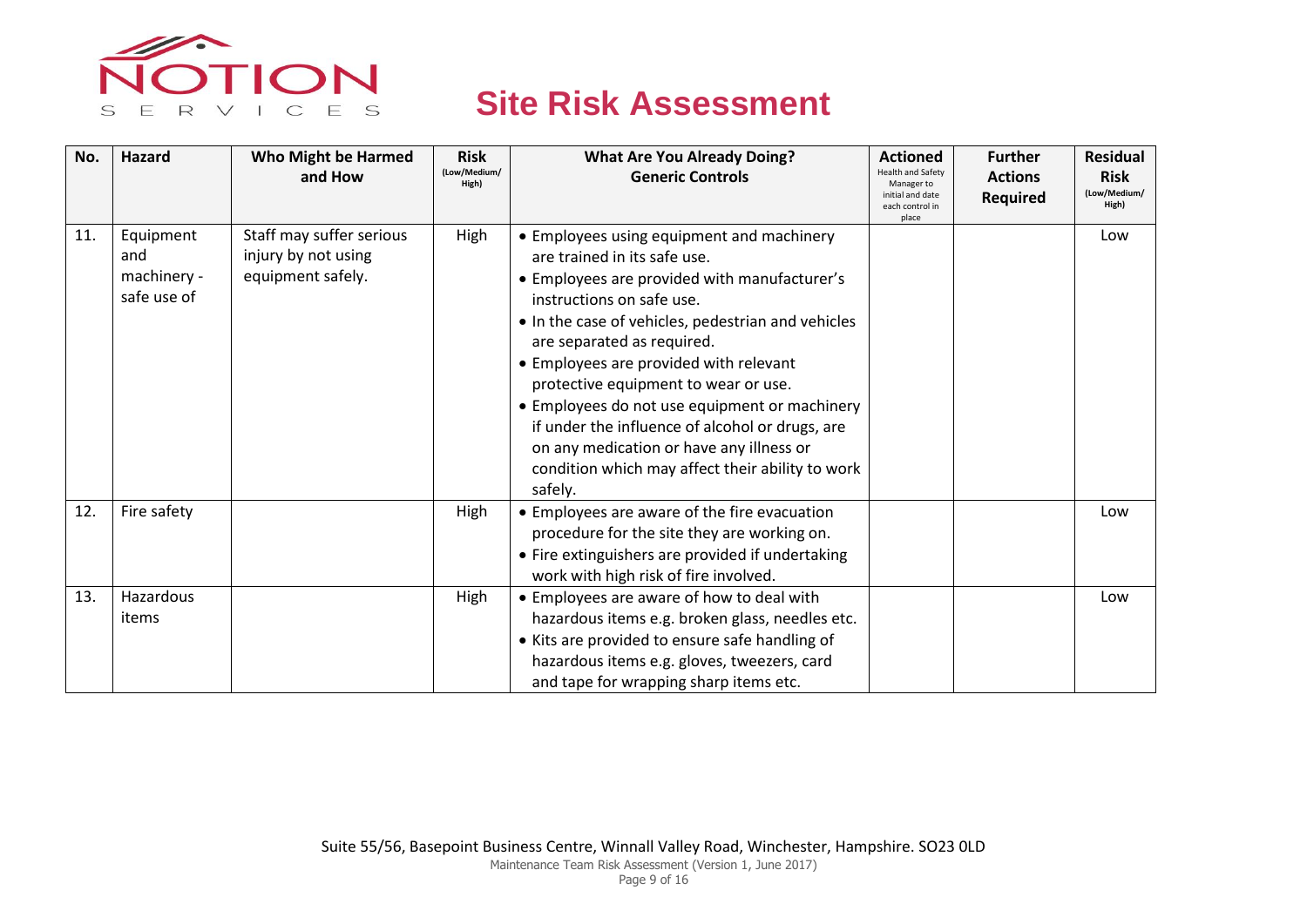

| No. | <b>Hazard</b>           | <b>Who Might be Harmed</b><br>and How                                                                               | <b>Risk</b><br>(Low/Medium/<br>High) | <b>What Are You Already Doing?</b><br><b>Generic Controls</b>                                                                                                                                                                                                                                                                                                                                                                                                                                                                                                                                                                                                                                                                                                             | <b>Actioned</b><br><b>Health and Safety</b><br>Manager to<br>initial and date<br>each control in<br>place | <b>Further</b><br><b>Actions</b><br><b>Required</b> | <b>Residual</b><br><b>Risk</b><br>(Low/Medium/<br>High) |
|-----|-------------------------|---------------------------------------------------------------------------------------------------------------------|--------------------------------------|---------------------------------------------------------------------------------------------------------------------------------------------------------------------------------------------------------------------------------------------------------------------------------------------------------------------------------------------------------------------------------------------------------------------------------------------------------------------------------------------------------------------------------------------------------------------------------------------------------------------------------------------------------------------------------------------------------------------------------------------------------------------------|-----------------------------------------------------------------------------------------------------------|-----------------------------------------------------|---------------------------------------------------------|
| 14. | Hazardous<br>substances | Staff can suffer chemical<br>burns or develop<br>dermatitis from contact<br>with, or use of, cleaning<br>chemicals. | High                                 | • All products' safety data sheets checked to see<br>what gloves, eye protection is necessary for<br>use with the chemicals.<br>• All chemicals are safely locked away.<br>• Employees are trained in safe use of all<br>substances.<br>• Staff told about skin care when using products<br>which may cause dermatitis.<br>• Chemicals always kept in original labelled<br>containers and any containers for decanted<br>chemicals clearly marked.<br>• COSHH assessments in place for all chemicals.<br>• Safety data sheets are obtained from the<br>manufacturer. Staff are familiar with the<br>contents and a full set of safety data sheets are<br>kept in each vehicle.<br>• Precautions taken as necessary when carrying<br>out processes e.g. creating wood dust |                                                                                                           |                                                     | Low                                                     |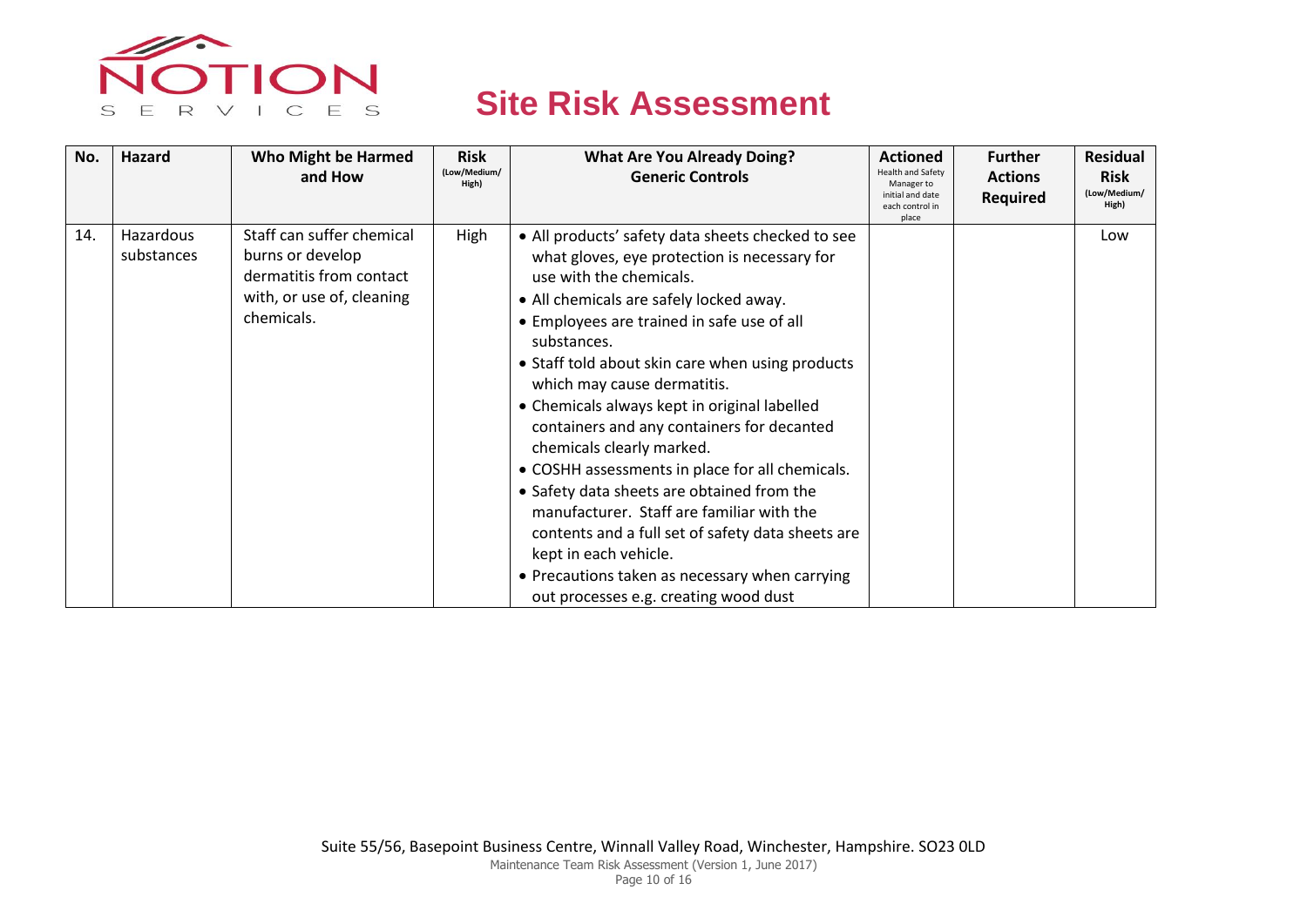

| No. | Hazard       | <b>Who Might be Harmed</b><br>and How                                                      | <b>Risk</b><br>(Low/Medium/<br>High) | <b>What Are You Already Doing?</b><br><b>Generic Controls</b>                                                                                                                                                                                                                                                                                                                                                                                                                 | <b>Actioned</b><br><b>Health and Safety</b><br>Manager to<br>initial and date<br>each control in<br>place | <b>Further</b><br><b>Actions</b><br><b>Required</b> | <b>Residual</b><br><b>Risk</b><br>(Low/Medium/<br>High) |
|-----|--------------|--------------------------------------------------------------------------------------------|--------------------------------------|-------------------------------------------------------------------------------------------------------------------------------------------------------------------------------------------------------------------------------------------------------------------------------------------------------------------------------------------------------------------------------------------------------------------------------------------------------------------------------|-----------------------------------------------------------------------------------------------------------|-----------------------------------------------------|---------------------------------------------------------|
| 15. | Housekeeping | Staff may suffer injuries if<br>they slip on spillages, or<br>trip over objects, and fall. | Medium                               | • Good housekeeping is maintained (e.g.<br>procedures for oil spillages in place and<br>adhered to).<br>• Floors generally in good condition.<br>• Good lighting throughout.<br>• Staff wear safety shoes with a good grip.<br>• Fire escape routes and fire exits are always<br>unobstructed and available for use.<br>• Items on site to be stored carefully, so that<br>they are not likely to fall and collapse on<br>someone.                                            |                                                                                                           |                                                     | Low                                                     |
| 16. | Lone working | Staff could become<br>unwell or injured and not<br>be able to summon help                  | Medium                               | • Staff have mobile phone with them at all<br>times.<br>• Staff know contact telephone numbers to use.<br>• Staff do not work on live electrical systems,<br>work at height, work in confined spaces or in<br>empty properties.<br>• The medical fitness of the employee has been<br>assessed (to be discussed initially with the<br>Health and Safety Manager).<br>• The employee is aware of the fire evacuation<br>procedure for the premises that they are<br>working in. |                                                                                                           |                                                     | Low                                                     |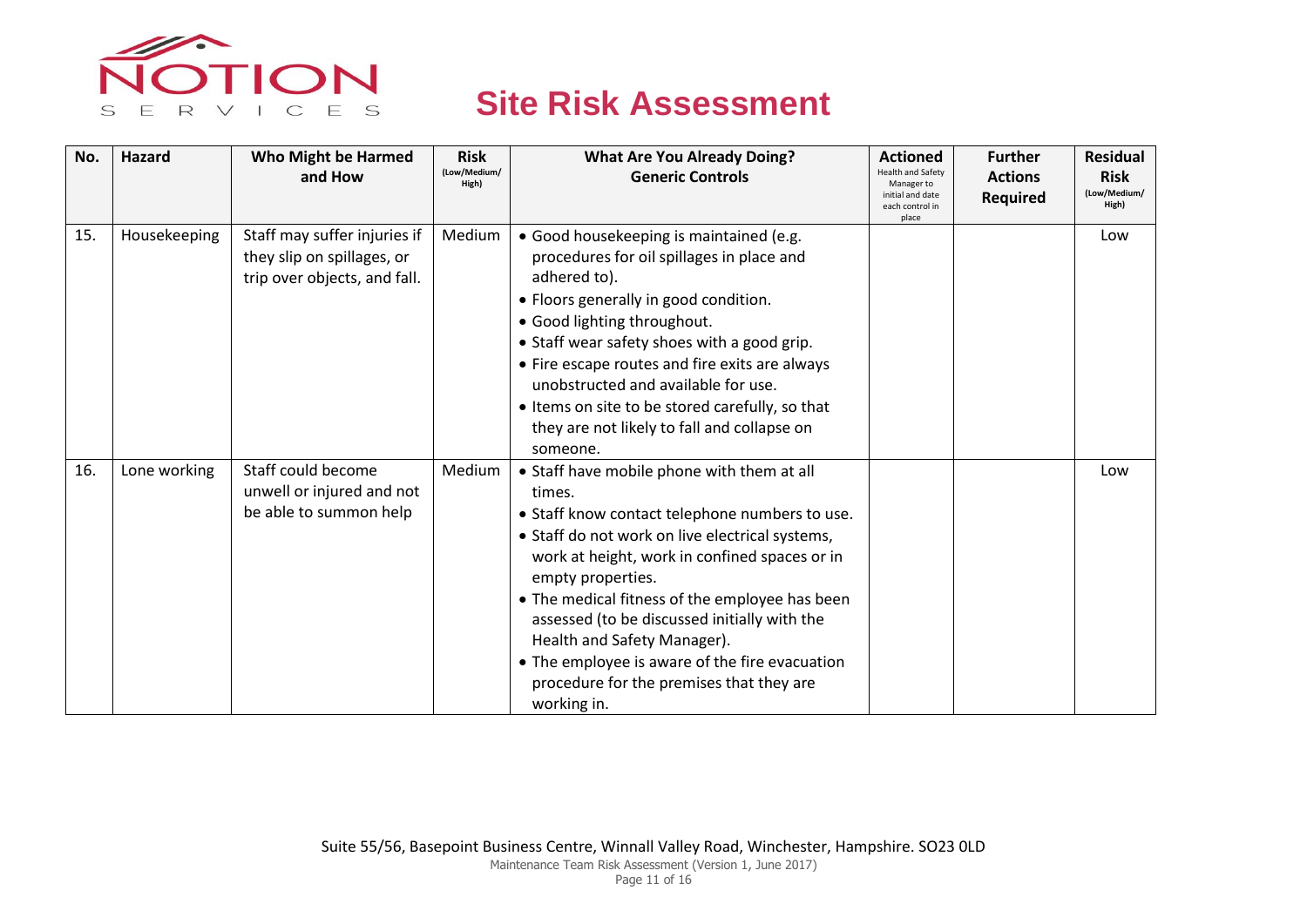

| No. | Hazard       | <b>Who Might be Harmed</b><br>and How | <b>Risk</b><br>(Low/Medium/<br>High) | <b>What Are You Already Doing?</b><br><b>Generic Controls</b> | <b>Actioned</b><br>lealth and Safety<br>Manager to<br>initial and date | <b>Further</b><br><b>Actions</b><br><b>Required</b> | <b>Residual</b><br><b>Risk</b><br>(Low/Medium/ |
|-----|--------------|---------------------------------------|--------------------------------------|---------------------------------------------------------------|------------------------------------------------------------------------|-----------------------------------------------------|------------------------------------------------|
|     |              |                                       |                                      |                                                               | each control in<br>place                                               |                                                     | High)                                          |
| 17. | Manual       | Staff may suffer back pain            | Medium                               | • All jobs involving manual handling are assessed             |                                                                        |                                                     | Low                                            |
|     | handling     | or pain elsewhere from                |                                      | by the member of staff before starting.                       |                                                                        |                                                     |                                                |
|     |              | handling heavy and/or                 |                                      | • Members of staff are trained in safe manual                 |                                                                        |                                                     |                                                |
|     |              | bulky objects.                        |                                      | handling techniques.                                          |                                                                        |                                                     |                                                |
|     |              |                                       |                                      | • Manual handling aids e.g. sack barrow,                      |                                                                        |                                                     |                                                |
|     |              |                                       |                                      | wheelbarrow etc. are available.                               |                                                                        |                                                     |                                                |
|     |              |                                       |                                      | . Boxes and bags are not overfilled before lifting.           |                                                                        |                                                     |                                                |
|     |              |                                       |                                      | · Two man jobs are not undertaken alone.                      |                                                                        |                                                     |                                                |
| 18. | <b>Noise</b> | Staff may suffer                      | Medium                               | • Member of staff is provided with relevant                   |                                                                        |                                                     | Low                                            |
|     |              | discomfort and potential              |                                      | information, instruction and training.                        |                                                                        |                                                     |                                                |
|     |              | hearing damage if working             |                                      | • Low noise equipment used where possible.                    |                                                                        |                                                     |                                                |
|     |              | in noisy areas or using               |                                      | • Member of staff has ear defenders and knows                 |                                                                        |                                                     |                                                |
|     |              | noisy equipment (e.g.                 |                                      | how to use them effectively.                                  |                                                                        |                                                     |                                                |
|     |              | angle grinders).                      |                                      | • The Health and Safety Manager ensures that                  |                                                                        |                                                     |                                                |
|     |              |                                       |                                      | ear defenders are maintained and stored                       |                                                                        |                                                     |                                                |
|     |              |                                       |                                      | properly.                                                     |                                                                        |                                                     |                                                |
|     |              |                                       |                                      | • Employees are trained in systems of work to                 |                                                                        |                                                     |                                                |
|     |              |                                       |                                      | reduce noise exposure.                                        |                                                                        |                                                     |                                                |
|     |              |                                       |                                      | . Noise at work legal guidance is followed in the             |                                                                        |                                                     |                                                |
|     |              |                                       |                                      | event of prolonged noise or work loud enough                  |                                                                        |                                                     |                                                |
|     |              |                                       |                                      | to exceed the legal limits.                                   |                                                                        |                                                     |                                                |
|     |              |                                       |                                      | • Health surveillance is carried out where there              |                                                                        |                                                     |                                                |
|     |              |                                       |                                      | is a need for it.                                             |                                                                        |                                                     |                                                |
| 19. | Personal     | Staff may experience                  | Medium                               | • Staff have mobile phone with them at all                    |                                                                        |                                                     | Low                                            |
|     | safety       | assault, threat of assault            |                                      | times.                                                        |                                                                        |                                                     |                                                |
|     |              | etc. resulting in injury or           |                                      | • Staff know contact telephone numbers to use.                |                                                                        |                                                     |                                                |
|     |              | shock                                 |                                      | • Personal safety is discussed in toolbox talks.              |                                                                        |                                                     |                                                |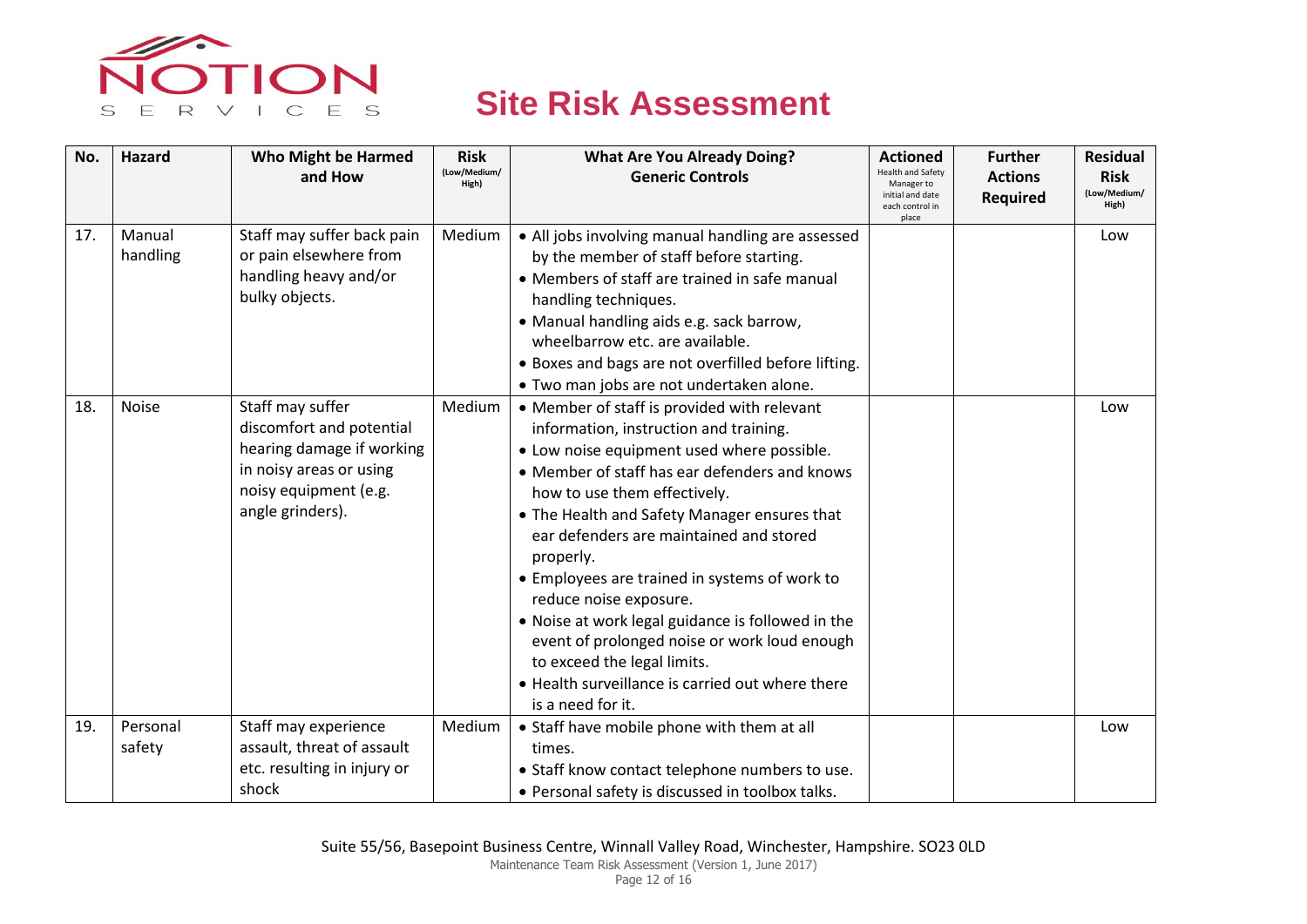

| No. | Hazard                   | <b>Who Might be Harmed</b><br>and How                               | <b>Risk</b><br>(Low/Medium/<br>High) | <b>What Are You Already Doing?</b><br><b>Generic Controls</b>                                                                                                                                                                                                                                                                                              | <b>Actioned</b><br><b>Health and Safety</b><br>Manager to<br>initial and date<br>each control in | <b>Further</b><br><b>Actions</b><br><b>Required</b> | <b>Residual</b><br><b>Risk</b><br>(Low/Medium/<br>High) |
|-----|--------------------------|---------------------------------------------------------------------|--------------------------------------|------------------------------------------------------------------------------------------------------------------------------------------------------------------------------------------------------------------------------------------------------------------------------------------------------------------------------------------------------------|--------------------------------------------------------------------------------------------------|-----------------------------------------------------|---------------------------------------------------------|
| 20. | <b>Stress</b>            | Stress may suffer<br>psychological damage                           | Medium                               | • Members of staff know that there is an Open<br>Door policy which means that they can<br>approach the Managing Director or Health and<br>Safety Manager about any concerns connected<br>with their work.<br>• Any concerns are dealt with appropriately to<br>ensure that risk of suffering stress is reduced<br>as far as possible.                      | place                                                                                            |                                                     | Low                                                     |
| 21. | Waste<br>management      | Risk of tripping, waste<br>falling and causing<br>accidents, arson. | Medium                               | • Waste is put into vehicles and brought back to<br>the depot for disposal in skip.<br>• Safe use of skips is discussed in toolbox talks.<br>Skip collections are monitored so that if waste<br>mounts up, additional collections are arranged.<br>• Any signs of arson or attempted arson are<br>guarded against and precautions put in place.            |                                                                                                  |                                                     | Low                                                     |
| 22. | Workplace<br>environment | Staff may suffer fatigue,<br>heat exhaustion, etc.                  | Medium                               | • Temperatures are comfortable for work and in<br>the case of hot temperatures, fans are<br>provided and the in the case of a cold<br>environment, heating is provided.<br>• Employees are encouraged to drink plenty of<br>water on hot days.<br>• Toilet and rest facilities are available whilst at<br>work.<br>• Client sites are assessed for safety. |                                                                                                  |                                                     | Low                                                     |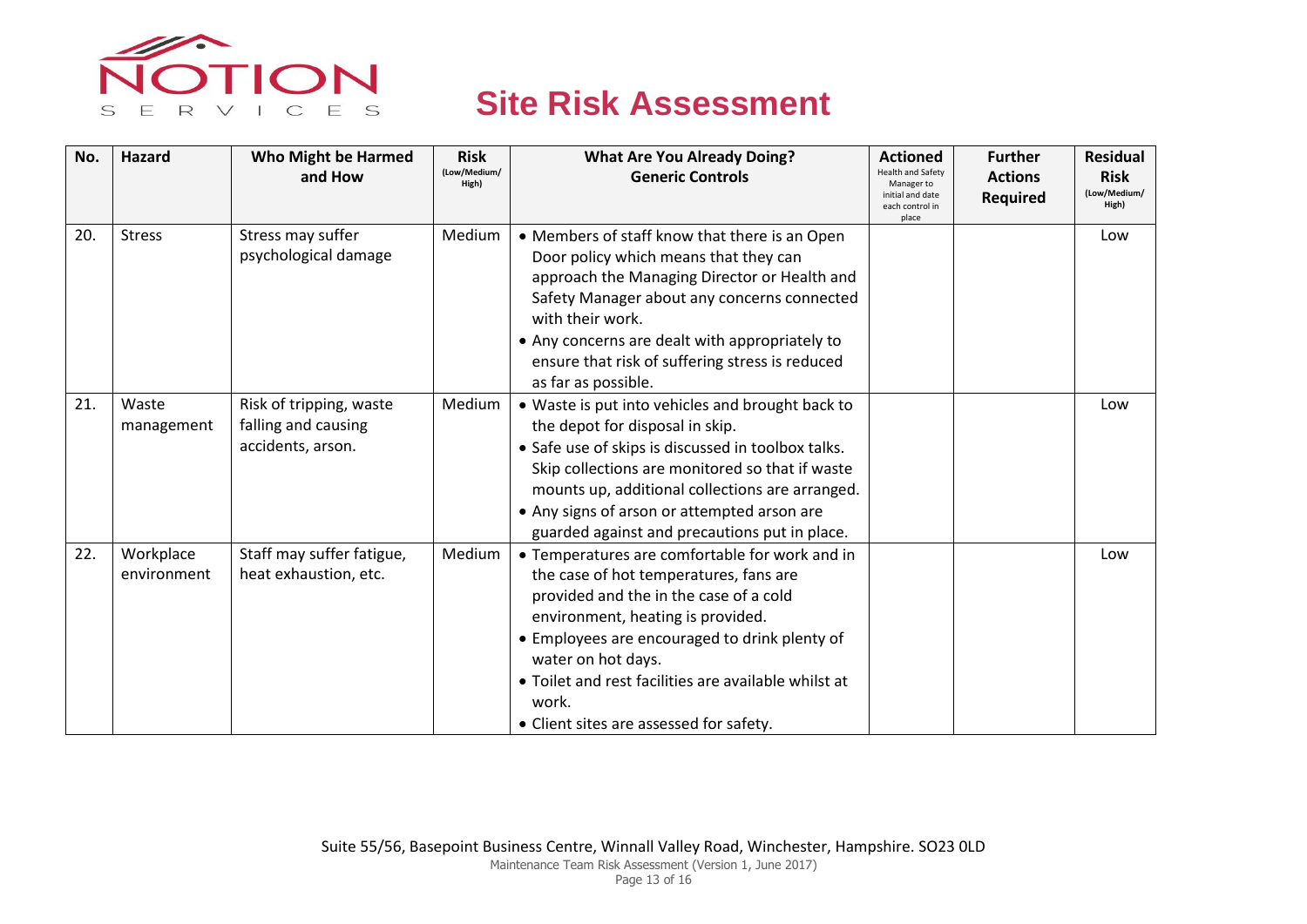

| No. | Hazard               | <b>Who Might be Harmed</b><br>and How                                                | <b>Risk</b><br>(Low/Medium/<br>High) | <b>What Are You Already Doing?</b><br><b>Generic Controls</b>                                                                                                                                                                                                                                                                                                                                                                                                                                                                                                                                                                                                                                                                                                                                                                                                                                                                                                                                                                                                                | <b>Actioned</b><br><b>Health and Safety</b><br>Manager to<br>initial and date<br>each control in<br>place | <b>Further</b><br><b>Actions</b><br><b>Required</b> | <b>Residual</b><br><b>Risk</b><br>(Low/Medium/<br>High) |
|-----|----------------------|--------------------------------------------------------------------------------------|--------------------------------------|------------------------------------------------------------------------------------------------------------------------------------------------------------------------------------------------------------------------------------------------------------------------------------------------------------------------------------------------------------------------------------------------------------------------------------------------------------------------------------------------------------------------------------------------------------------------------------------------------------------------------------------------------------------------------------------------------------------------------------------------------------------------------------------------------------------------------------------------------------------------------------------------------------------------------------------------------------------------------------------------------------------------------------------------------------------------------|-----------------------------------------------------------------------------------------------------------|-----------------------------------------------------|---------------------------------------------------------|
| 23. | Working at<br>height | Staff may suffer severe,<br>possibly fatal, injuries if<br>they fall from any height | High                                 | • Employees are trained to use the correct type<br>of ladders and stepladders for each job and to<br>use them safely.<br>• Employees are trained in the use of all<br>equipment required to work at height.<br>• Employees are trained in how to work at<br>height safely.<br>• The Health and Safety Manager has assessed<br>the environment in conjunction with the job to<br>be carried out before work can commence.<br>• All jobs involving work at height discussed<br>between team members and any others<br>involved and a safe system of work agreed<br>before job begins.<br>• Access equipment (e.g. ladders, step ladders)<br>kept in workshop and inspected before use<br>and stored safely after use.<br>· Hired access equipment e.g. MEWPS, are used<br>in accordance with the hirer's and<br>manufacturer's instructions and<br>recommendations.<br>• Ladders and step ladders are inspected<br>formally every six months.<br>• The medical fitness of the employee has been<br>assessed (to be discussed initially with the<br>Health and Safety Manager). |                                                                                                           |                                                     | Low                                                     |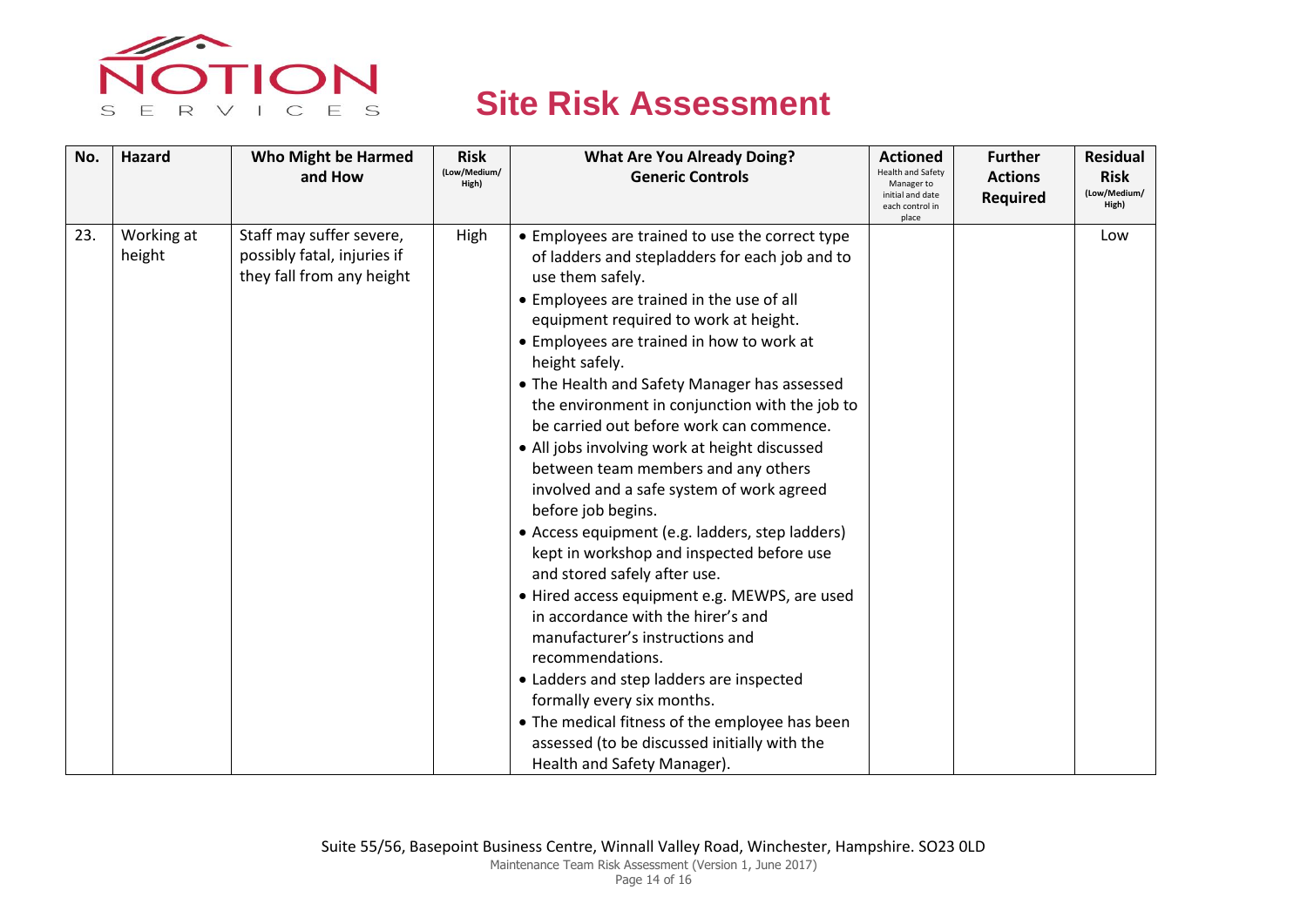

#### **Additional Hazards**

| <b>No</b> | <b>Hazards</b> | Who Might be          | <b>What Are You Already Doing?</b> | <b>Actioned</b>                                         | <b>Further Actions Required</b> |
|-----------|----------------|-----------------------|------------------------------------|---------------------------------------------------------|---------------------------------|
|           |                | <b>Harmed and How</b> | <b>Generic Controls</b>            | Manager to initial and<br>date each control in<br>place |                                 |
|           |                |                       |                                    |                                                         |                                 |
|           |                |                       |                                    |                                                         |                                 |
|           |                |                       |                                    |                                                         |                                 |
|           |                |                       |                                    |                                                         |                                 |
|           |                |                       |                                    |                                                         |                                 |
|           |                |                       |                                    |                                                         |                                 |
|           |                |                       |                                    |                                                         |                                 |
|           |                |                       |                                    |                                                         |                                 |
|           |                |                       |                                    |                                                         |                                 |
|           |                |                       |                                    |                                                         |                                 |
|           |                |                       |                                    |                                                         |                                 |
|           |                |                       |                                    |                                                         |                                 |
|           |                |                       |                                    |                                                         |                                 |
|           |                |                       |                                    |                                                         |                                 |